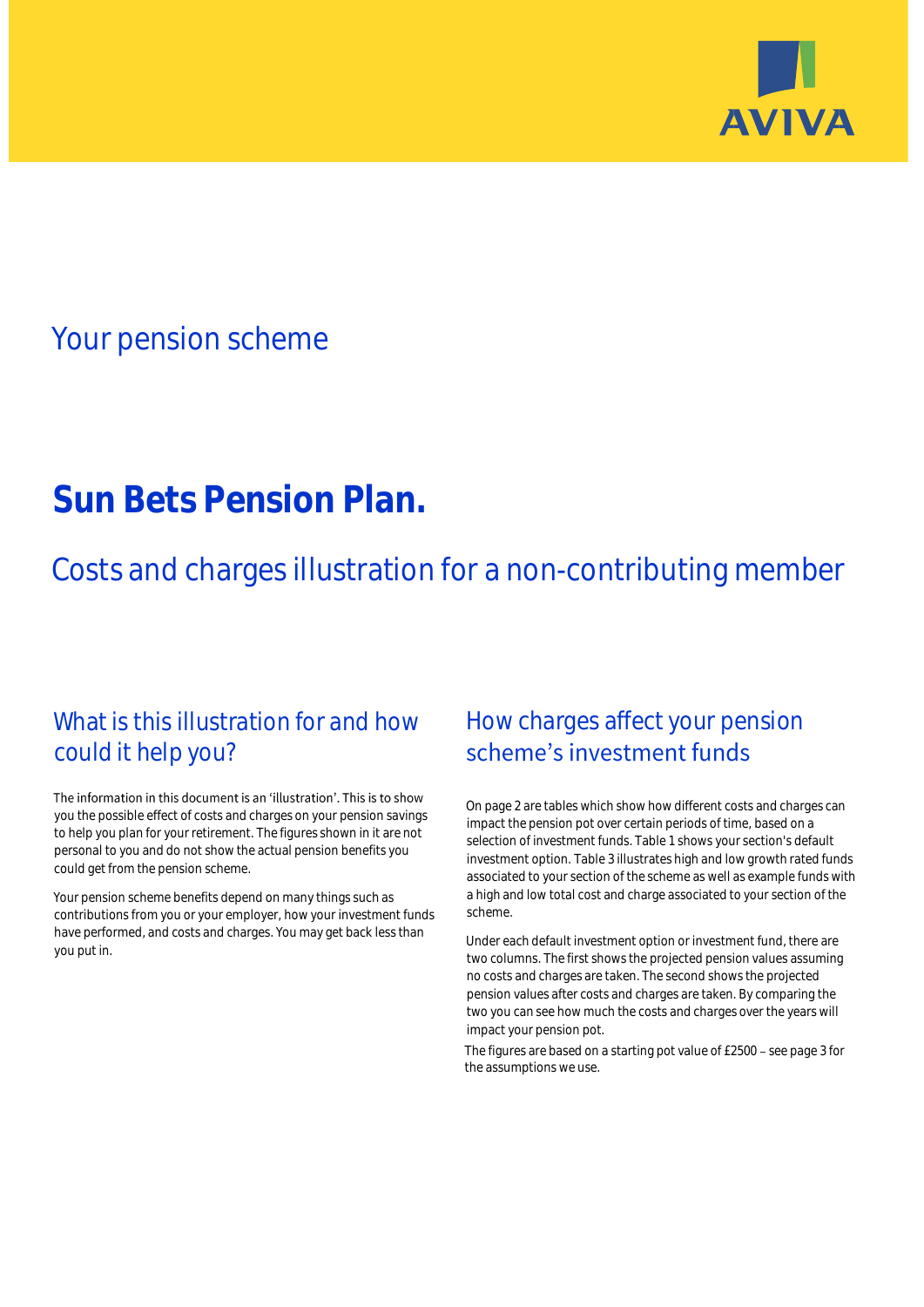| Illustration of effect of costs and charges on the Default Investment Option in |                                                                                              |                                    |  |  |  |  |  |  |  |
|---------------------------------------------------------------------------------|----------------------------------------------------------------------------------------------|------------------------------------|--|--|--|--|--|--|--|
| <b>Sun Bets Pension Plan.</b>                                                   |                                                                                              |                                    |  |  |  |  |  |  |  |
|                                                                                 | <b>My Future</b><br>Assumed growth rate 3.3% (p.a.)<br>Assumed costs and charges 0.5% (p.a.) |                                    |  |  |  |  |  |  |  |
|                                                                                 |                                                                                              |                                    |  |  |  |  |  |  |  |
|                                                                                 |                                                                                              |                                    |  |  |  |  |  |  |  |
| At end of year                                                                  | Projected value assuming no                                                                  | <b>Projected value after costs</b> |  |  |  |  |  |  |  |
|                                                                                 | costs and charges are taken                                                                  | and charges are taken              |  |  |  |  |  |  |  |
| $\mathbf{1}$                                                                    | £2,530                                                                                       | £2,510                             |  |  |  |  |  |  |  |
| $\overline{2}$                                                                  | £2,550                                                                                       | £2,530                             |  |  |  |  |  |  |  |
| 3                                                                               | £2,580                                                                                       | £2,540                             |  |  |  |  |  |  |  |
| 4                                                                               | £2,610                                                                                       | £2,560                             |  |  |  |  |  |  |  |
| 5                                                                               | £2,640                                                                                       | £2,570                             |  |  |  |  |  |  |  |
| 10                                                                              | £2,780                                                                                       | £2,640                             |  |  |  |  |  |  |  |
| 15                                                                              | £2,930                                                                                       | £2,720                             |  |  |  |  |  |  |  |
| 20                                                                              | £3,090                                                                                       | £2,790                             |  |  |  |  |  |  |  |
| 25                                                                              | £3,260                                                                                       | £2,870                             |  |  |  |  |  |  |  |
| 30                                                                              | £3,440                                                                                       | £2,950                             |  |  |  |  |  |  |  |
| 35                                                                              | £3,630                                                                                       | £3,030                             |  |  |  |  |  |  |  |
| 40                                                                              | £3,790                                                                                       | £3,090                             |  |  |  |  |  |  |  |
| 45                                                                              | £3,890                                                                                       | £3,090                             |  |  |  |  |  |  |  |
| 50                                                                              | £3,900                                                                                       | £3,030                             |  |  |  |  |  |  |  |

÷,

#### **Table 2**

| List of Funds included in the Default Investment Option |                       |                    |  |  |  |  |  |  |
|---------------------------------------------------------|-----------------------|--------------------|--|--|--|--|--|--|
| <b>Fund name</b>                                        | <b>Total Cost and</b> | <b>Growth Rate</b> |  |  |  |  |  |  |
|                                                         | Charge (p.a.)         | (p.a.)             |  |  |  |  |  |  |
| Av MyM My Future Growth                                 | 0.52%                 | 3.60%              |  |  |  |  |  |  |
| Av MyM My Future Consolidation                          | 0.47%                 | 2.40%              |  |  |  |  |  |  |
|                                                         |                       |                    |  |  |  |  |  |  |
|                                                         |                       |                    |  |  |  |  |  |  |
|                                                         |                       |                    |  |  |  |  |  |  |
|                                                         |                       |                    |  |  |  |  |  |  |
|                                                         |                       |                    |  |  |  |  |  |  |
|                                                         |                       |                    |  |  |  |  |  |  |
|                                                         |                       |                    |  |  |  |  |  |  |
|                                                         |                       |                    |  |  |  |  |  |  |

**Aviva Life & Pensions UK Limited.**

Registered in England No. 3253947. Registered office: Aviva, Wellington Row, York, YO90 1WR. Authorised by the Prudential Regulation Authority and regulated by the Financial Conduct Authority and the Prudential Regulation Authority. Firm Reference Number 185896. **aviva.co.uk** TEMP GFI NG071309 09/2018